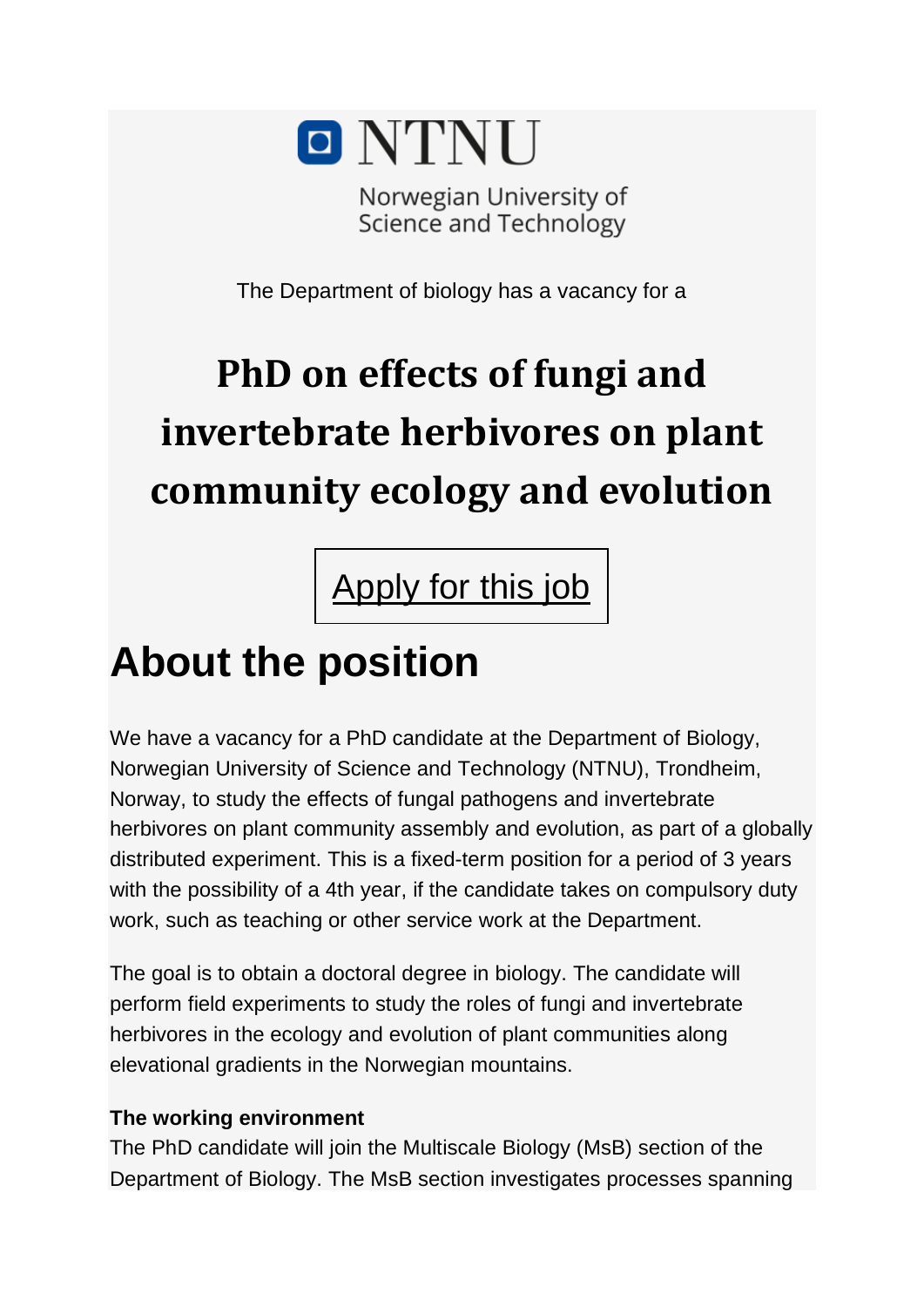multiple levels of biological organization, from molecules to ecosystems. The MsB section is a collaborative, vibrant, and growing research community including 8 Associate Professors and Professors, 10 PhD candidates and postdocs, and 7 engineers. Further information can be found a[thttps://www.ntnu.edu/biology/research/multiscale](https://www.ntnu.edu/biology/research/multiscale%C2%A0)

#### **The research group and the project**

The candidate will be directly supervised by Assoc. Prof. Dr. Martijn L. Vandegehuchte. The candidate will take part in an international research network, conducting a globally replicated experiment to investigate the effects of aboveground fungi and invertebrate herbivores on plant communities (BugNet: [https://bug-net.org\)](https://bug-net.org/).

The candidate will work at Norwegian field sites to conduct the experiments set out by the BugNet project. In addition, the PhD candidate will have the opportunity to develop research into the roles of climate, disease, and herbivory in affecting interactions between plants and soil organisms and in plant evolutionary ecology. The field locations, in the mountains of central Norway, are ideally situated to use elevational gradients as a space-for-time substitution to study climate change effects. Dr. Anne Kempel of the Institute for Snow and Avalanche Research and Prof. Dr. Eric Allan of the University of Bern, both in Switzerland, will co-supervise the PhD candidate.

#### **Duties of the position**

- Coordinating and performing research in the field and the laboratory
- Actively participating in meetings and discussions both within the MsB section and within BugNet
- Presenting research findings at national and international conferences
- Assisting BSc, MSc, and other PhD students
- Writing and defending a PhD thesis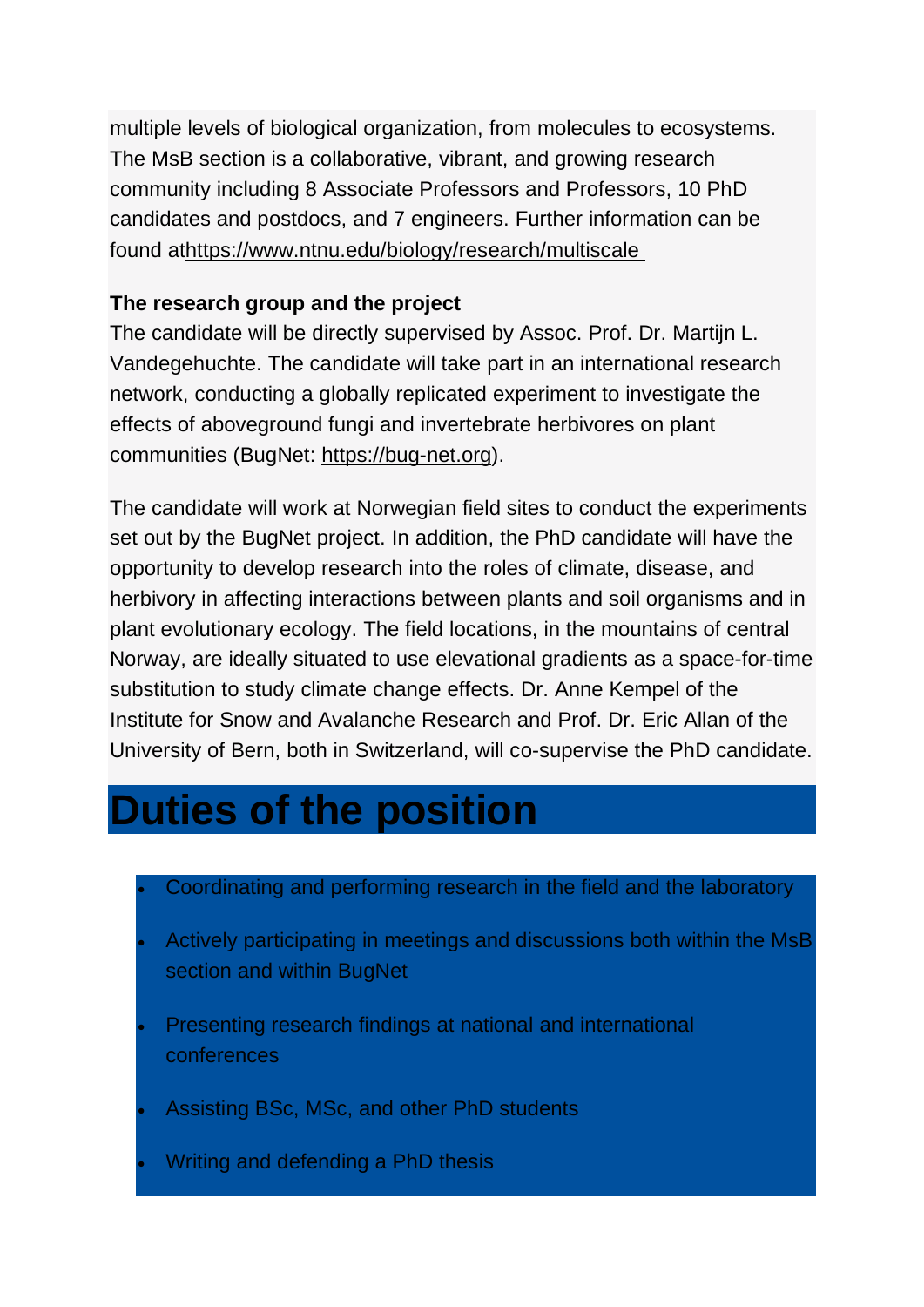## **Required selection criteria**

- MSc degree in Biology or a related field.
- A strong academic background from previous studies and an average grade from the MSc degree program, or equivalent education, equal to B or better according to NTNU's grading scale. If letter grades were not awarded for previous studies, the candidate must have an academic basis at least equivalent to B according to NTNU's grading scale.
- Experience with field work, laboratory work, and data analysis.
- Experience in plant community ecology or plant evolutionary ecology.
- Strong quantitative skills and interest in statistics.
- Having submitted all required documents including the research statement

The appointment is to be made in accordance with the regulations in force concerning [State Employees and Civil Servants](https://lovdata.no/dokument/NL/lov/2017-06-16-67) and [Regulations](https://lovdata.no/dokument/SFE/forskrift/2018-12-05-1878)  [concerning the degrees of](https://lovdata.no/dokument/SFE/forskrift/2018-12-05-1878) Philosophiae Doctor

(PhD) and Philosodophiae [Doctor \(PhD\) in artistic research](https://lovdata.no/dokument/SFE/forskrift/2018-12-05-1878) national [guidelines for appointment as PhD, post doctor and research assistant](https://lovdata.no/dokument/SFE/forskrift/2018-12-05-1878) 

### **Preferred selection criteria**

- Experience with the study of plant-soil, plant-fungi, or plantinvertebrate interactions or the study of large-scale climatic gradients is an advantage.
- Knowledge of R is recommended.
- Experience with structural equation models (piecewise SEM, latent variable models) is an advantage.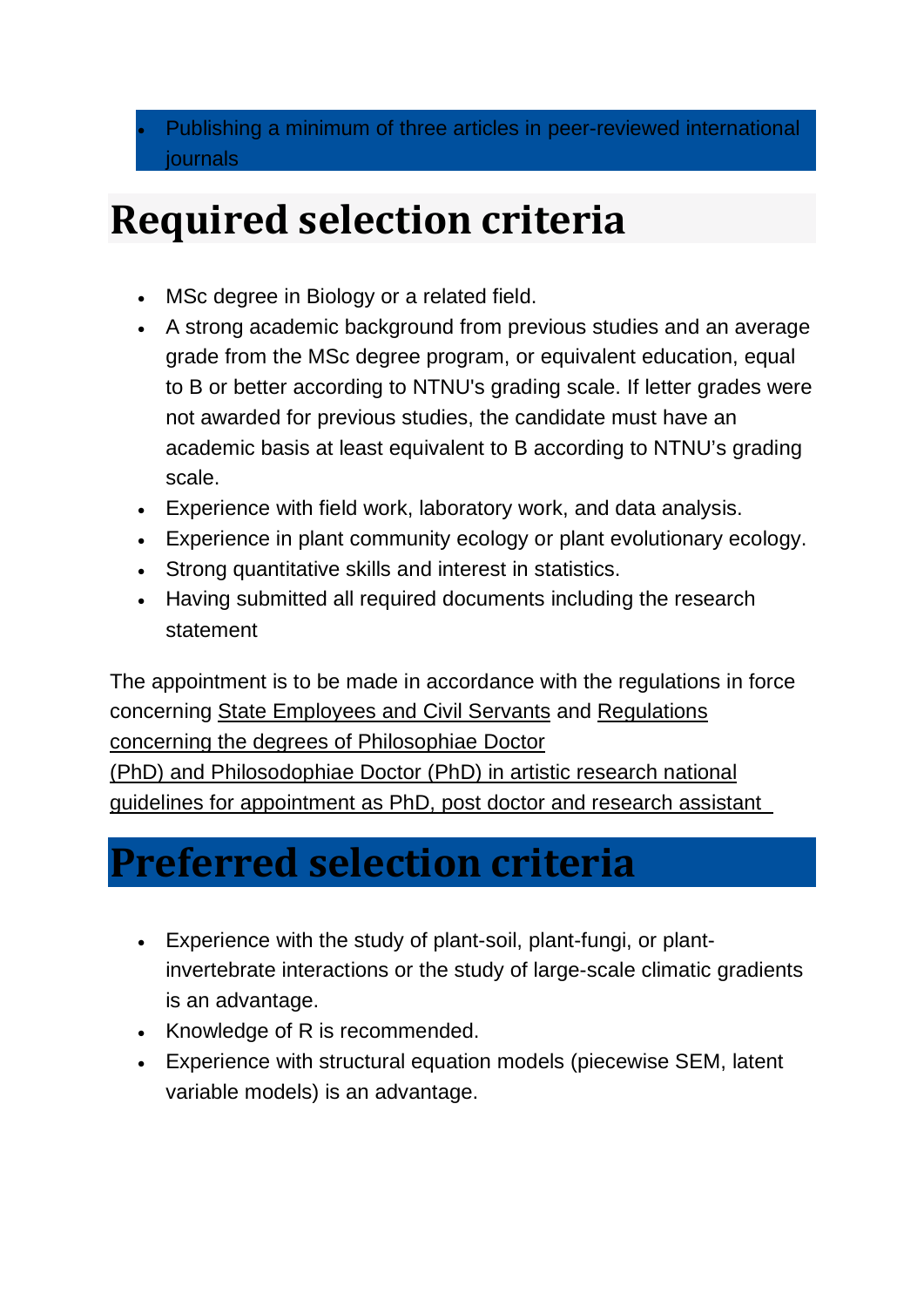## **Personal characteristics**

- Proficiency in written and spoken English
- Eagerness to develop and test own scientific hypotheses within the framework of the PhD project.
- Ability to work independently, which includes organizing field and lab work, collecting, structuring, and analyzing data, and writing manuscripts.
- Willingness to conduct field work in mountainous areas, also in bad weather
- Ability to collaborate and cooperate with others, both internationally within the project and within the research group.

#### **We offer**

- exciting and stimulating tasks in a strong international academic environment
- an open and [inclusive work environment](http://innsida.ntnu.no/wiki/-/wiki/Norsk/Inkluderende+arbeidsliv) with dedicated colleagues
- favourable terms in the [Norwegian Public Service Pension Fund](https://www.spk.no/en/)
- [employee benefits](https://innsida.ntnu.no/wiki/-/wiki/English/Benefits+and+discounts)

### **Salary and conditions**

PhD candidates are remunerated in code 1017, and are normally remunerated at gross from NOK 491 200 per annum before tax, depending on qualifications and seniority. From the salary, 2% is deducted as a contribution to the Norwegian Public Service Pension Fund.

The period of employment is 3 years with the possibility of a 4th year if the candidate takes on compulsory duty work, such as teaching.

Appointment to a PhD position requires that you are admitted to the PhD programme in biology within three months of employment, and that you participate in an organized PhD programme during the employment period.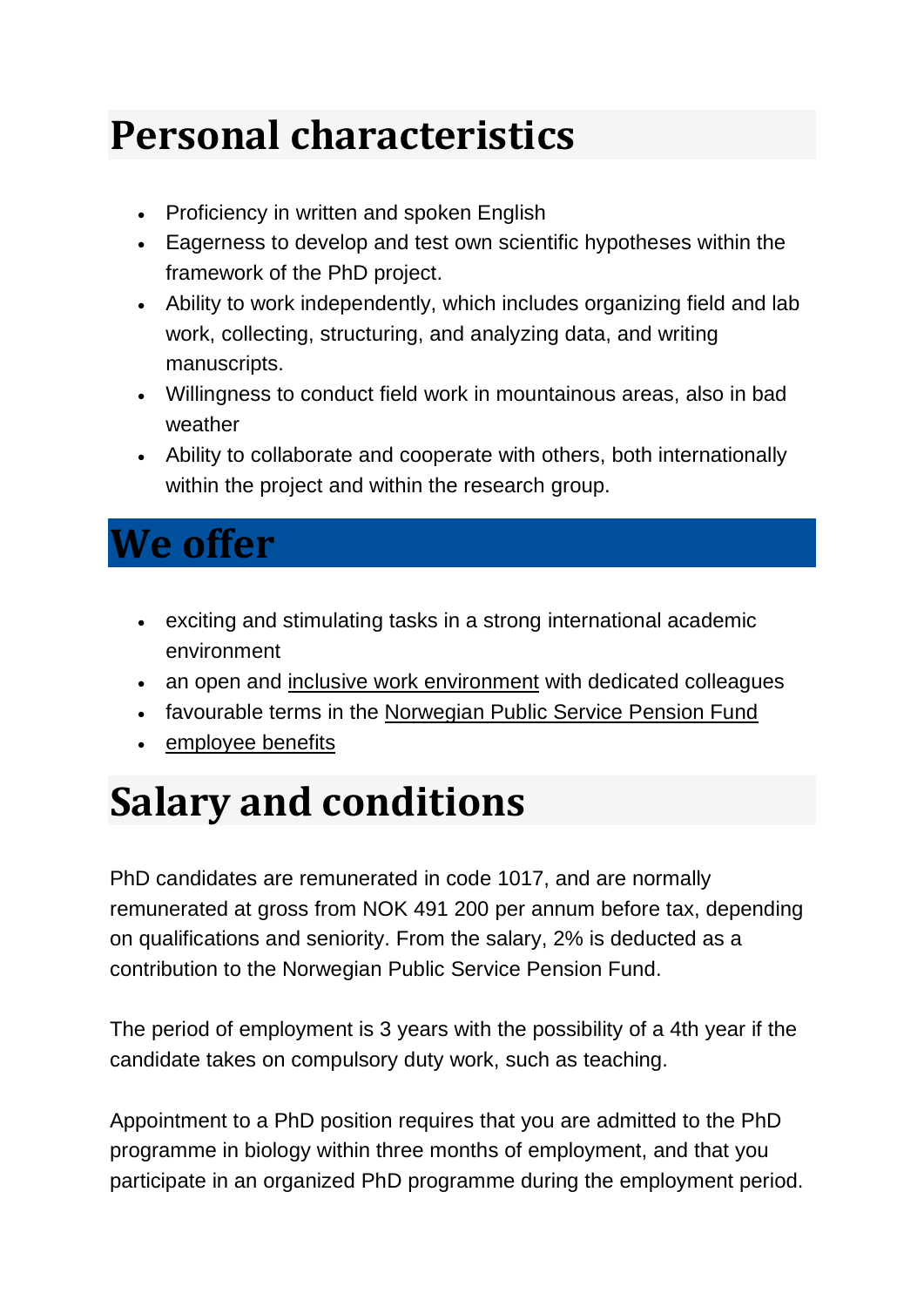--------------------------------

The engagement is to be made in accordance with the regulations in force concerning State Employees and Civil Servants, and the acts relating to Control of the Export of Strategic Goods, Services and Technology. Candidates who by assessment of the application and attachment are seen to conflict with the criteria in the latter law will be prohibited from recruitment to NTNU. After the appointment you must assume that there may be changes in the area of work.

It is a prerequisite you can be present at and accessible to the institution daily.

### **About the application**

The application and supporting documentation to be used as the basis for the assessment must be in English.

Publications and other scientific work must follow the application. Please note that applications are only evaluated based on the information available on the application deadline.

The application must include:

- A cover letter outlining the applicant's research interests, experience, expertise, and motivation for applying for the position
- A research statement, no longer than one page, describing the research topics and approaches the applicant would address within the scope of the project
- A full CV
- Certificates, diplomas, and transcripts for BSc and MSc degrees in English or Norwegian. If the master's degree has not been awarded yet, a confirmation that the master's thesis has been submitted needs to be submitted.
- A copy of the MSc thesis.
- Name and contact details of three referees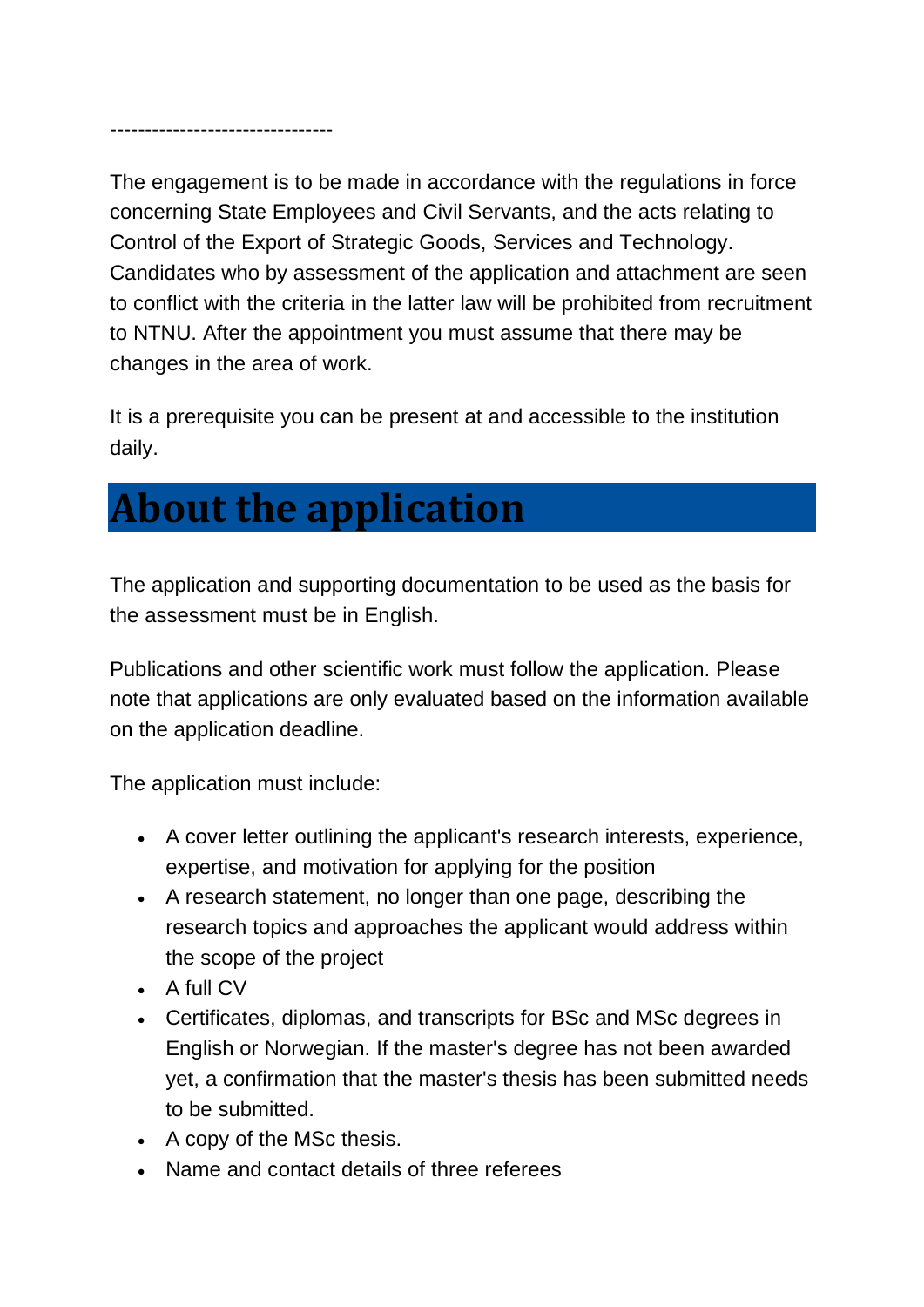• A list of publications (if applicable) with a description of the applicant's contribution to each publication.

If all, or parts, of your education has been taken abroad, we also ask you to attach documentation of the scope and quality of your entire education, both bachelor's and master's education, in addition to other higher education. Description of the documentation required can be found [here.](https://www.ntnu.edu/positions/documentation-requirements-of-academic-credentials) If you already have a statement from NOKUT, please attach this as well.

Joint works will be considered. If it is difficult to identify your contribution to joint works, you must attach a brief description of your participation.

In the evaluation of which candidate is best qualified, emphasis will be placed on education, experience and personal and interpersonal qualities. Motivation, ambitions, and potential will also count in the assessment of the candidates.

NTNU is committed to following evaluation criteria for research quality according to The San Francisco Declaration on Research Assessment - DORA.

## **General information**

#### [Working at NTNU](https://www.ntnu.edu/nirs)

A good work environment is characterized by diversity. We encourage qualified candidates to apply, regardless of their gender, functional capacity or cultural background.

-----------------

**The city of Trondheim** is a modern European city with a rich cultural scene. Trondheim is the innovation capital of Norway with a population of 200,000. The Norwegian welfare state, including healthcare, schools, kindergartens and overall equality, is probably the best of its kind in the world. Professional subsidized day-care for children is easily available. Furthermore, Trondheim offers great opportunities for education (including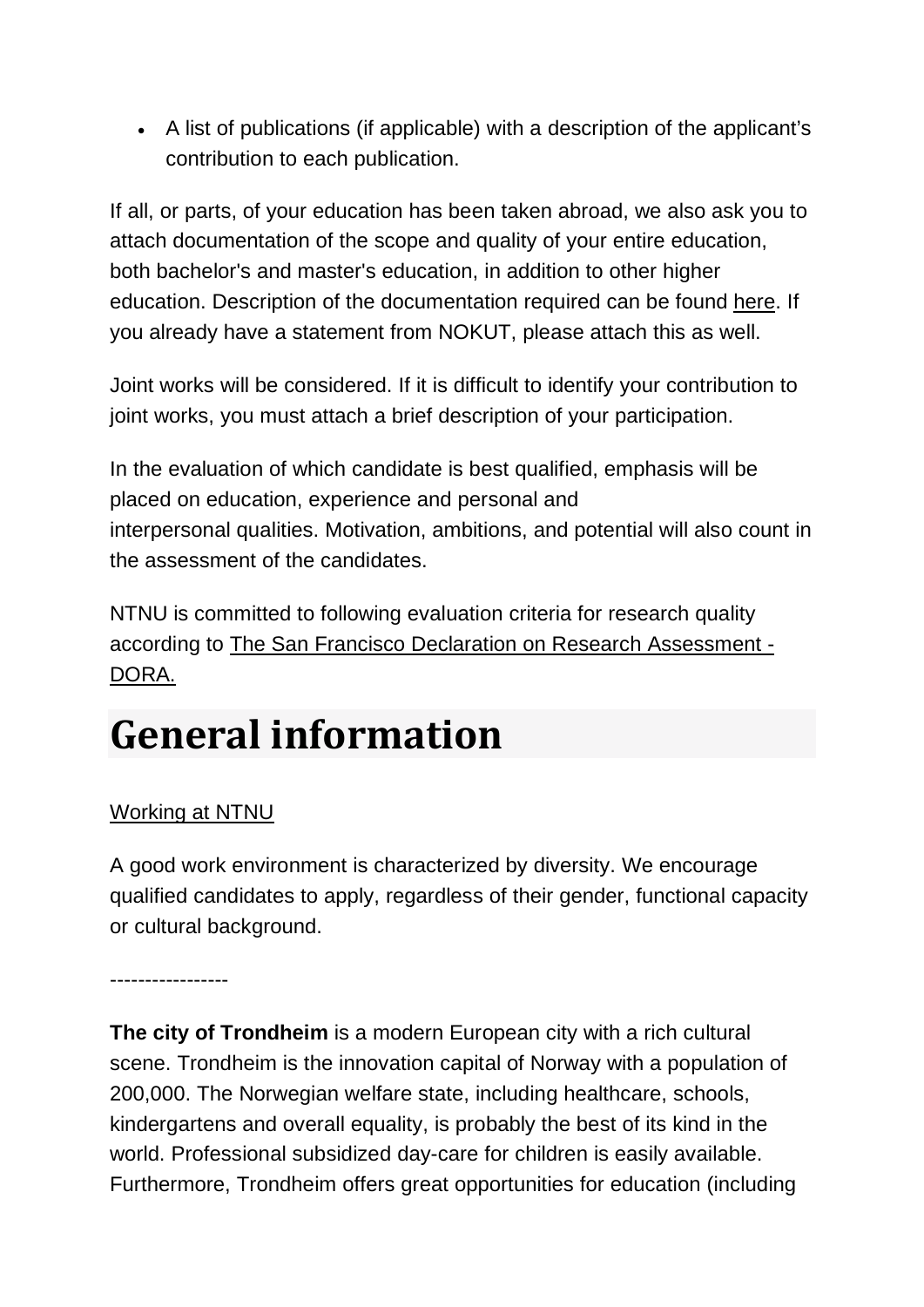international schools) and possibilities to enjoy nature, culture and family life and has low crime rates and clean air quality.

----------------------

As an employee at NTNU, you must at all times adhere to the changes that the development in the subject entails and the organizational changes that are adopted.

In accordance with The Public Information Act (Offentleglova), your name, age, position and municipality may be made public even if you have requested not to have your name entered on the list of applicants.

Any questions about the position should be addressed to Dr. Martijn L. Vandegehuchte (martijn.l.vandegehuchte@ntnu.no).

Please submit your application electronically via jobbnorge.no with your CV, diplomas and certificates. Applications submitted elsewhere will not be considered. Diploma Supplement is required to attach for European Master Diplomas outside Norway. Chinese applicants are required to provide confirmation of Master Diploma from [China Credentials Verification \(CHSI\).](http://www.chsi.com.cn/en/)

If you are invited for interview you must include certified copies of transcripts and reference letters.

#### **Application deadline: 15.03.2022**